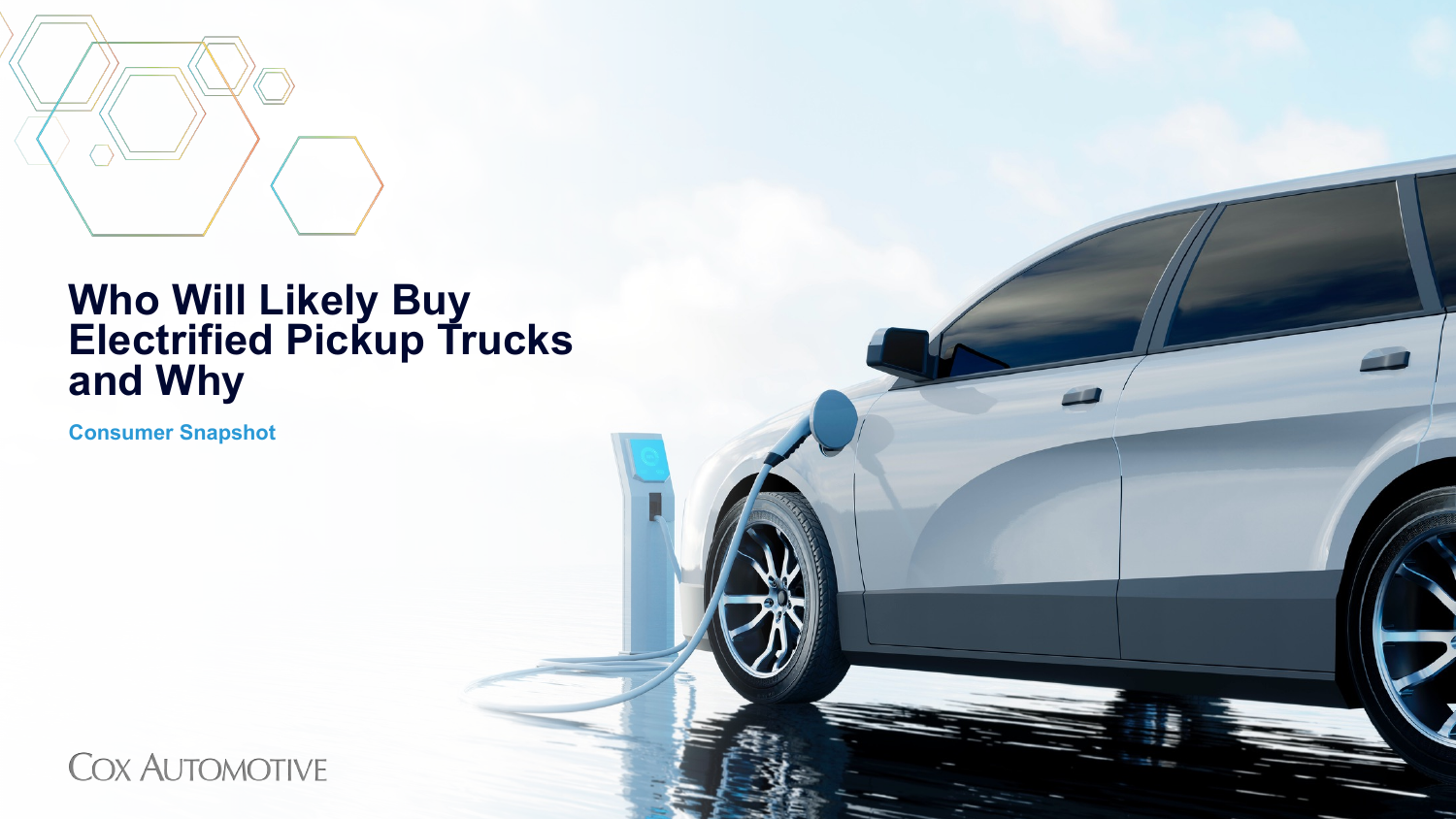### Key Findings

Electrified pickup trucks are gaining interest. Half of all pickup intenders will consider hybrid or electric powertrains.



Mileage range/fuel efficiency, vehicle size, price and driving performance are factors that are most important to shoppers considering electrified trucks.

Consumers expect electrified trucks to perform the same or better than gas-<br>engine pickups in ride quality and handling.

Consumers also expect electrified trucks to offer the same or more torque and horsepower but also be more technologically advanced.



Young consumers currently driving SUVs and sedans are more likely to consider purchasing an electrified pickup truck than are current gas-powered pickup truck owners.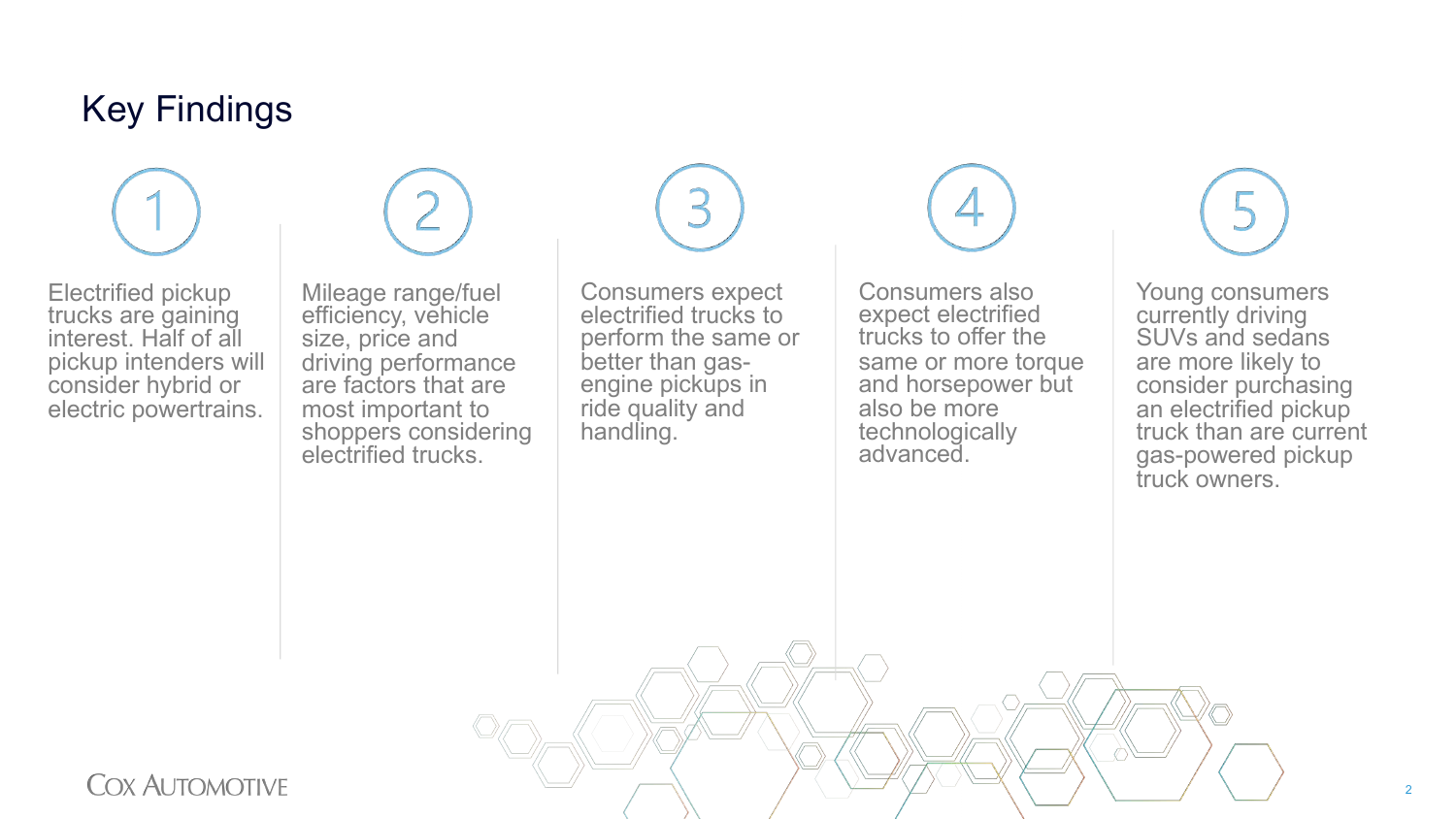### Powertrain Consideration

Factors for considering electrified pickup truck

Half of consumers in the market for a truck in the next two years are considering either only electrified or both gas and electrified engines for their next pickup purchase.



Older shoppers – ages 35 and up – are more likely to *only* consider gaspowered trucks, than those under age 35.



Three-in-four shoppers considering electrified

an electrified vehicle is

pickup trucks say the main reason they are considering More than half of consumers considering an electrified truck say their choice is driven by higher gas prices.



Females considering electrified pickups are spurred more than males by environmental impact.

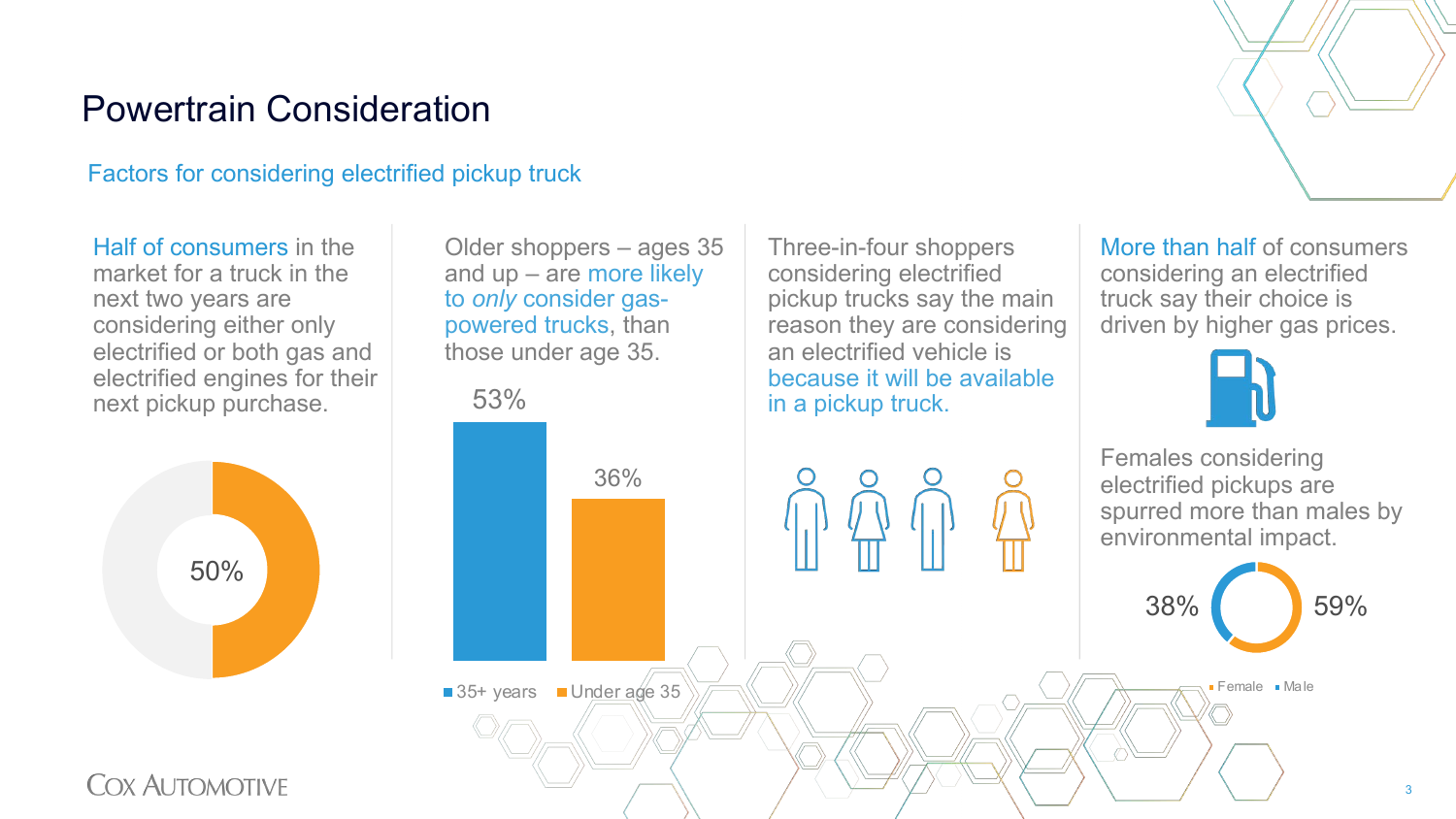### Powertrain Consideration

Half of consumers said they would only consider a gas-powered ICE pickup truck for their next purchase while 37% said they would consider an electric or hybrid pickup truck; 14% are open to considering all powertrain options.



■ Gas/ICE only ■ Electrified only (electric or hybrid) ■ Both Gas or Electric

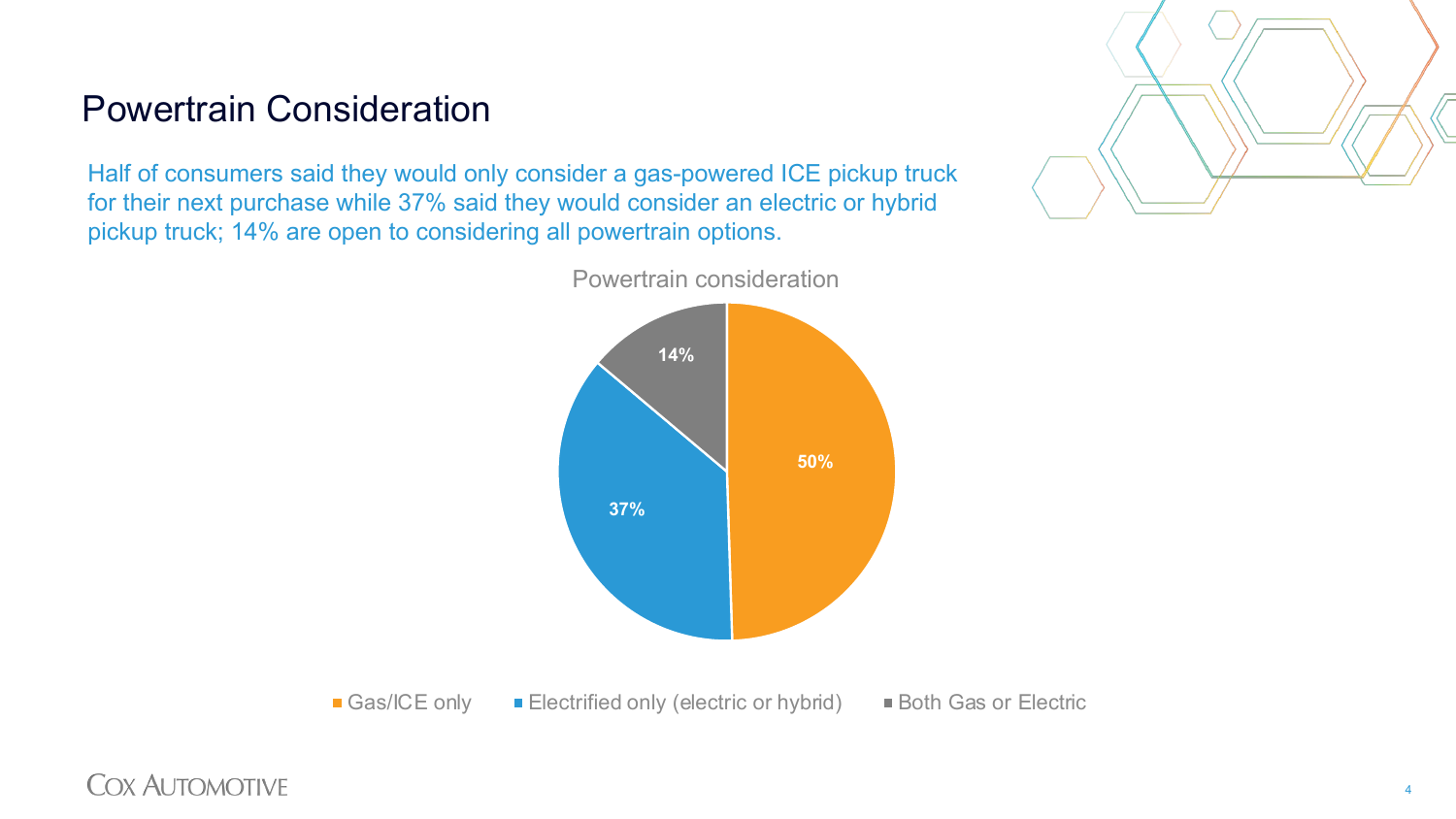

# Factors for Considering Electrified Pickup Trucks

Nearly 60% of consumers say that higher gas prices are the main factor in considering an electrified pickup truck.



Electrified pickup truck consideration factors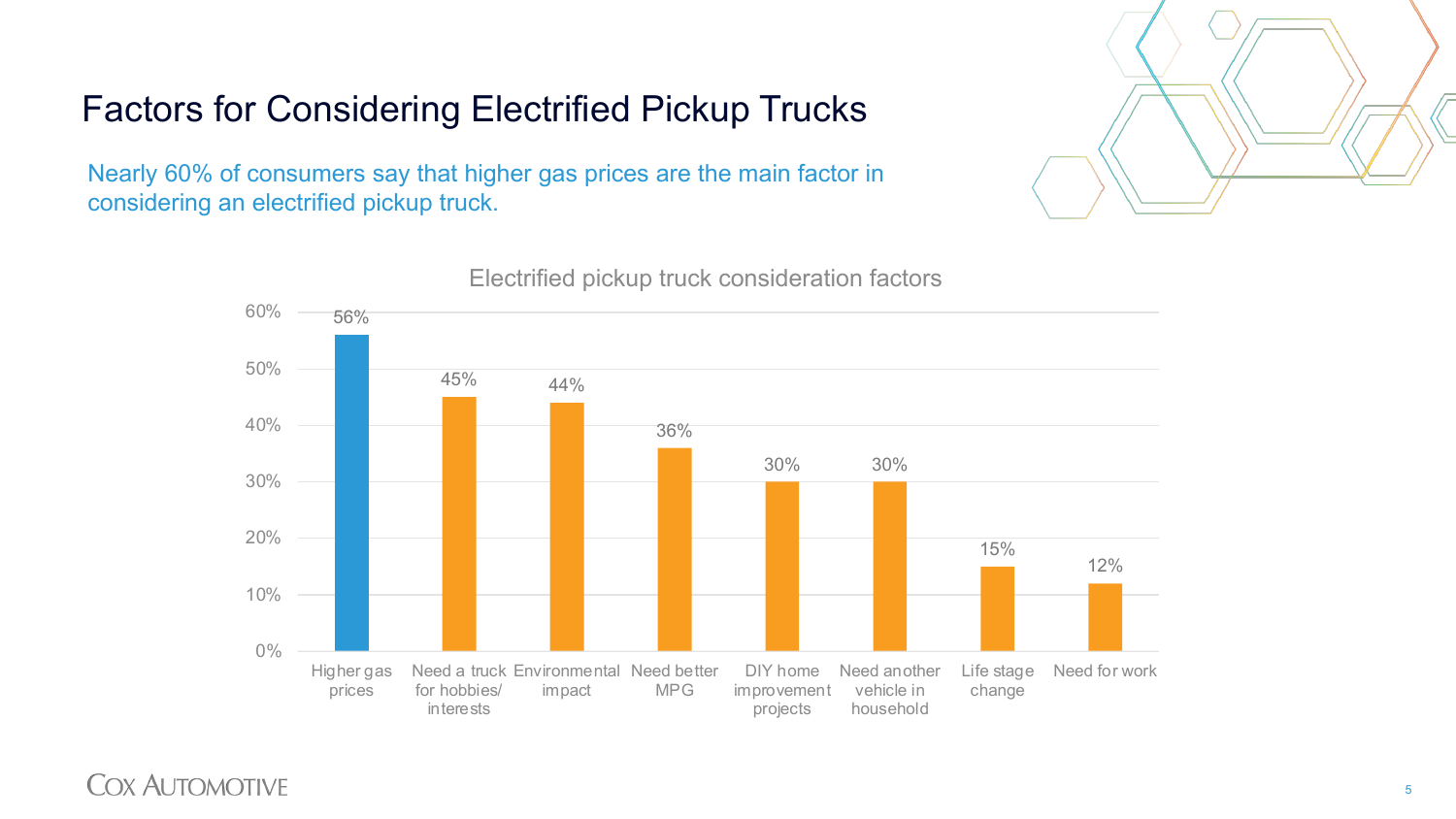### Current Ownership

Current SUV and sedan owners are more likely to consider purchasing an electrified pickup truck than are current gas-powered pickup truck owners.





Current ownership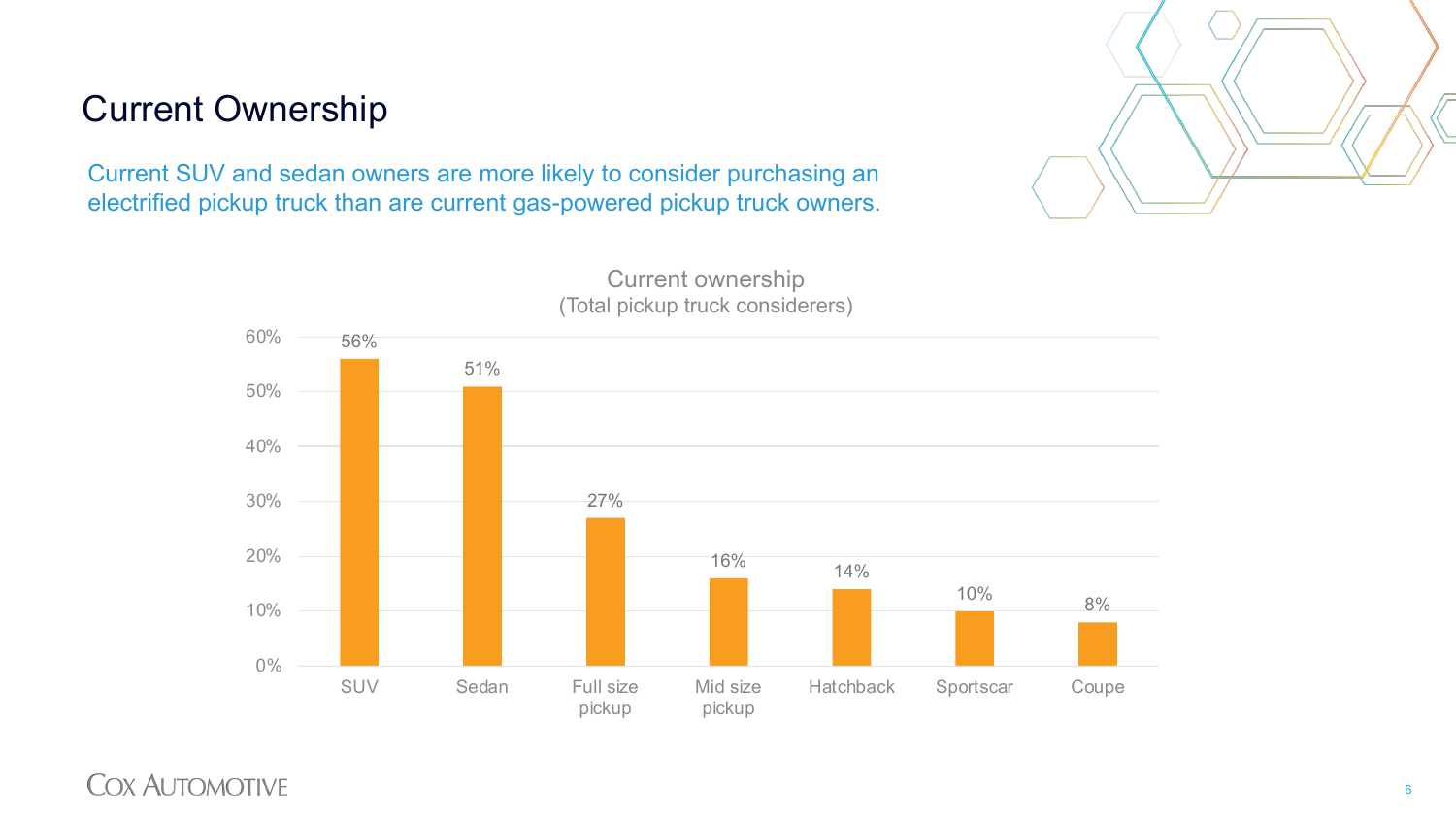## Current Ownership



Current gas-powered pickup truck owners are more likely to *only* consider another gas-powered truck than those considering electrified trucks.

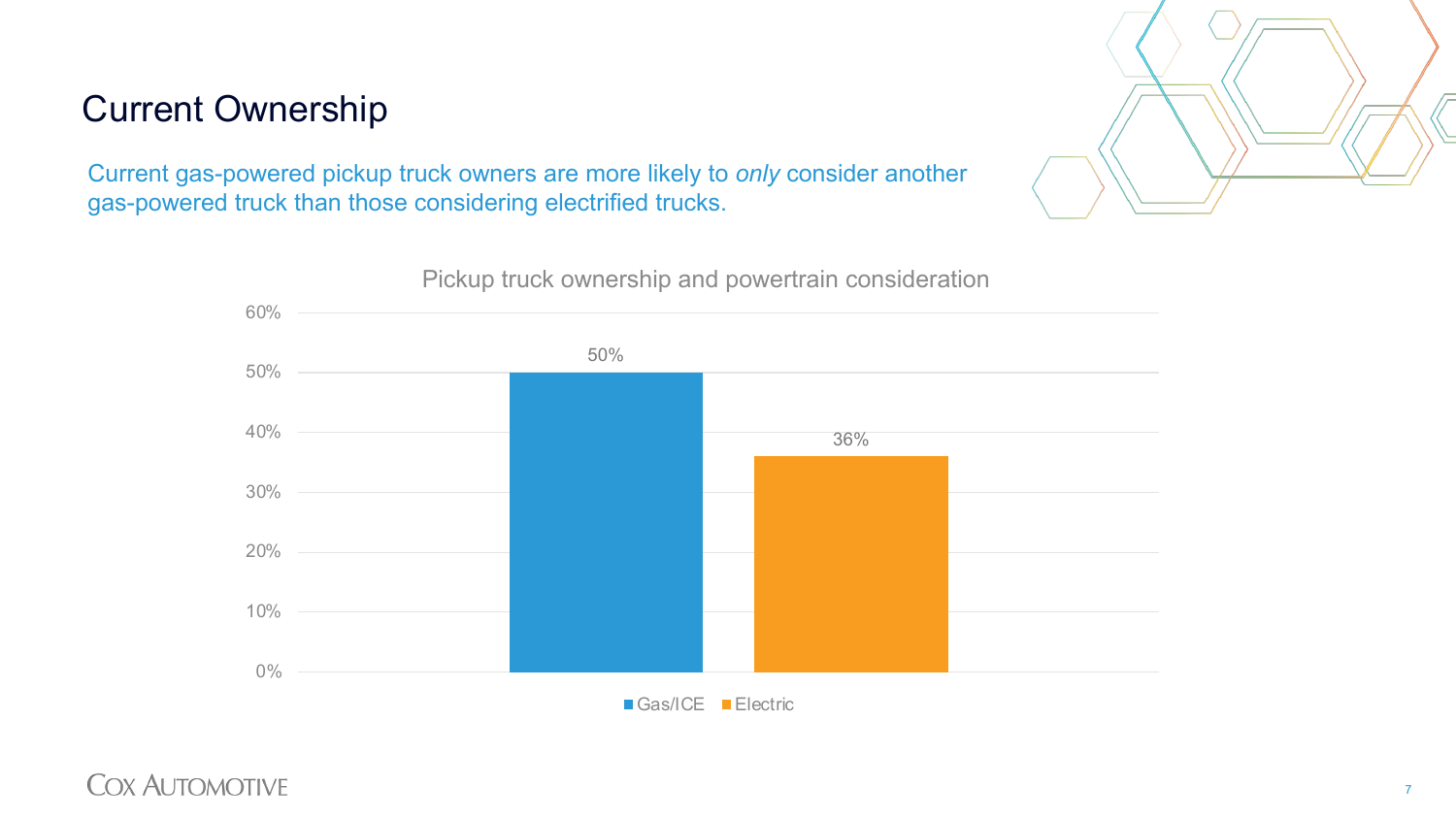Electrified Pickup Truck Features Considered

Consumers considering electrified pickup trucks are more interested in these features than those only considering gas/ICE vehicles.





Bidirectional Charging



Frunks (aka Front Trunks)





**Bidirectional Charging** - found on EVs, which provides the ability to power appliances, tools, TVs and serve as a generator for a house or even charge another EV

**Frunks** - also known as "front trunks". With the absence of an engine and the down-low placement of electric motors, electric trucks have more room for storage.

**Crab Walk** - a driving mode that provides the ability to turn all four wheels in the same direction by up to 10 degrees, primarily used off-road as a tool to avoid rocks and other obstacles